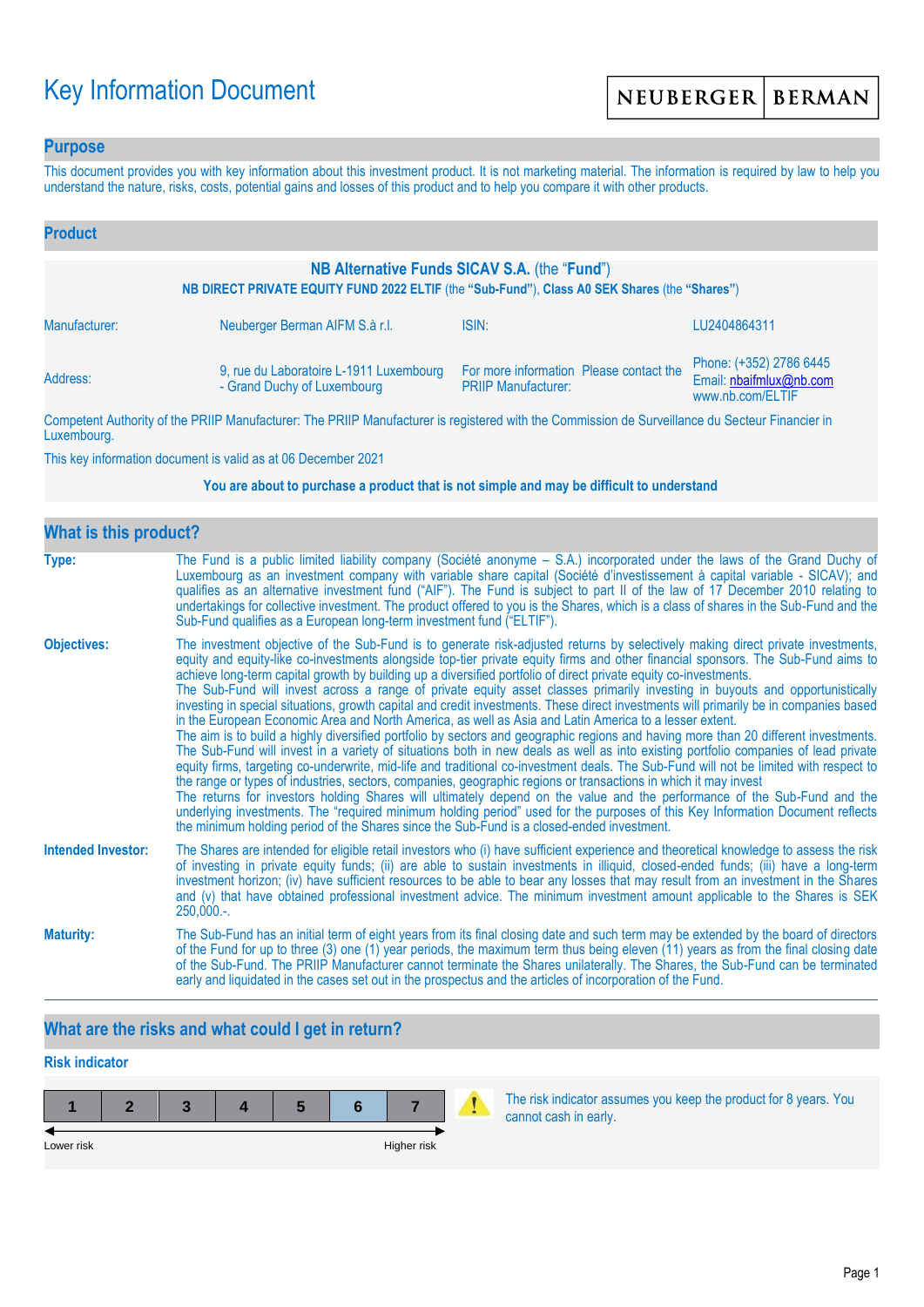The summary risk indicator ("SRI") is a guide to the level of risk of this product compared to other products. It shows how likely it is that the product will lose money because of movements in the markets or because we are not able to pay you. We have classified this product as class 6 out of 7, which is a high risk class. This rates the potential losses from future performance at a high-level, and poor market conditions impact the capacity of the Sub-Fund to pay you. **Be aware of currency risk. In some circumstances, you may receive payments in a different currency, so the final return you will get may depend on the exchange rate between** 

#### **the two currencies. This risk is not considered in the indicator shown above.**

If the currency of the Shares is different from the currency of the Sub-Fund, exchange rate fluctuations will affect the return on investment. Also, the Sub-Fund will make investments in different currencies. This product does not include any protection from future market performance so you could lose some or all of your investment. If the Sub-Fund is not able to pay you what is owed, you could lose your entire investment.

#### **Performance Scenarios**

**Investment 10 000 SEK**

**Market developments in the future cannot be accurately predicted. The scenarios shown are only an indication of some of the possible outcomes based on recent returns. Actual returns could be lower.**

| <b>ILIVESUREIR TU UUU JEN</b> |                                     |                                              |
|-------------------------------|-------------------------------------|----------------------------------------------|
| <b>Scenarios</b>              |                                     | 8 years<br>(minimum required holding period) |
| <b>Stress Scenario</b>        | What you might get back after costs | 7 483.31 SEK                                 |
|                               | Average return each year            | $-3.56%$                                     |
| <b>Unfavourable Scenario</b>  | What you might get back after costs | 15 393.19 SEK                                |
|                               | Average return each year            | 5.54%                                        |
| <b>Moderate Scenario</b>      | What you might get back after costs | 18 659.04 SEK                                |
|                               | Average return each year            | 8.11%                                        |
| <b>Favourable Scenario</b>    | What you might get back after costs | 22 545.57 SEK                                |
|                               | Average return each year            | 10.70%                                       |

This table shows the money you could get back over the next 8 years (recommended holding period), under different scenarios, assuming that you invest 10 000 SEK. The scenarios shown illustrate how your investment could perform. You can compare them with the scenarios of other products. The scenarios presented are an estimate of future performance based on evidence from the past on how the value on this investment varies, and are not an exact indicator. What you get will vary depending on how the market performs and how long you keep the product. The stress scenario shows what you might get back in extreme market circumstances, and it does not take into account the situation where we are not able to pay you. The figures shown include all the costs of the product itself, but may not include all the costs you pay to your advisor or distributor. The figures do not take into account your personal tax situation, which may also affect how much you get back.

#### **What happens if Neuberger Berman AIFM S.à r.l. is unable to pay out?**

Losses are not covered by an investor's compensation or guaranteed scheme. The investor may not face a financial loss due to the default of the PRIIP Manufacturer.

Brown Brothers Harriman (Luxembourg) S.C.A (the "Depositary") will perform safekeeping duties for the Fund's assets. In the event of the insolvency of the PRIIP Manufacturer, the Fund's assets in the safekeeping of the Depositary will not be affected. However, in the event of the Depositary's insolvency, or someone acting on its behalf, the Fund may suffer a financial loss. However, this risk is mitigated to a certain extent by the fact the Depositary is required by law and regulation to segregate its own assets from the assets of the Fund. The Depositary will also be liable to the Fund and the investors for any loss arising from, among other things, its negligence, fraud or intentional failure properly to fulfil its obligations (subject to certain limitations).

#### **What are the costs?**

The Reduction In Yield ("RIY") shows what impact the total costs you pay will have on the return you might receive and may reduce the growth of your investment ("Impact on Return"). The total costs take into account one-off, ongoing and incidental costs. The amounts shown below are the cumulative costs of the product itself, at the recommended holding periods. The figures assume that you invest 10 000 SEK. The figures are estimates and may change in the future.

#### **Costs over Time**

The person selling you or advising you about this product may charge you other costs. If so, this person will provide you with information about these costs, and should show you the impact that all costs will have on your investment over time.

| Investment 10 000 SEK           | If you cash in after 8 years |
|---------------------------------|------------------------------|
| <b>Total costs</b>              | 3 054.40 SEK                 |
| Impact on return (RIY) per year | 3.82%                        |